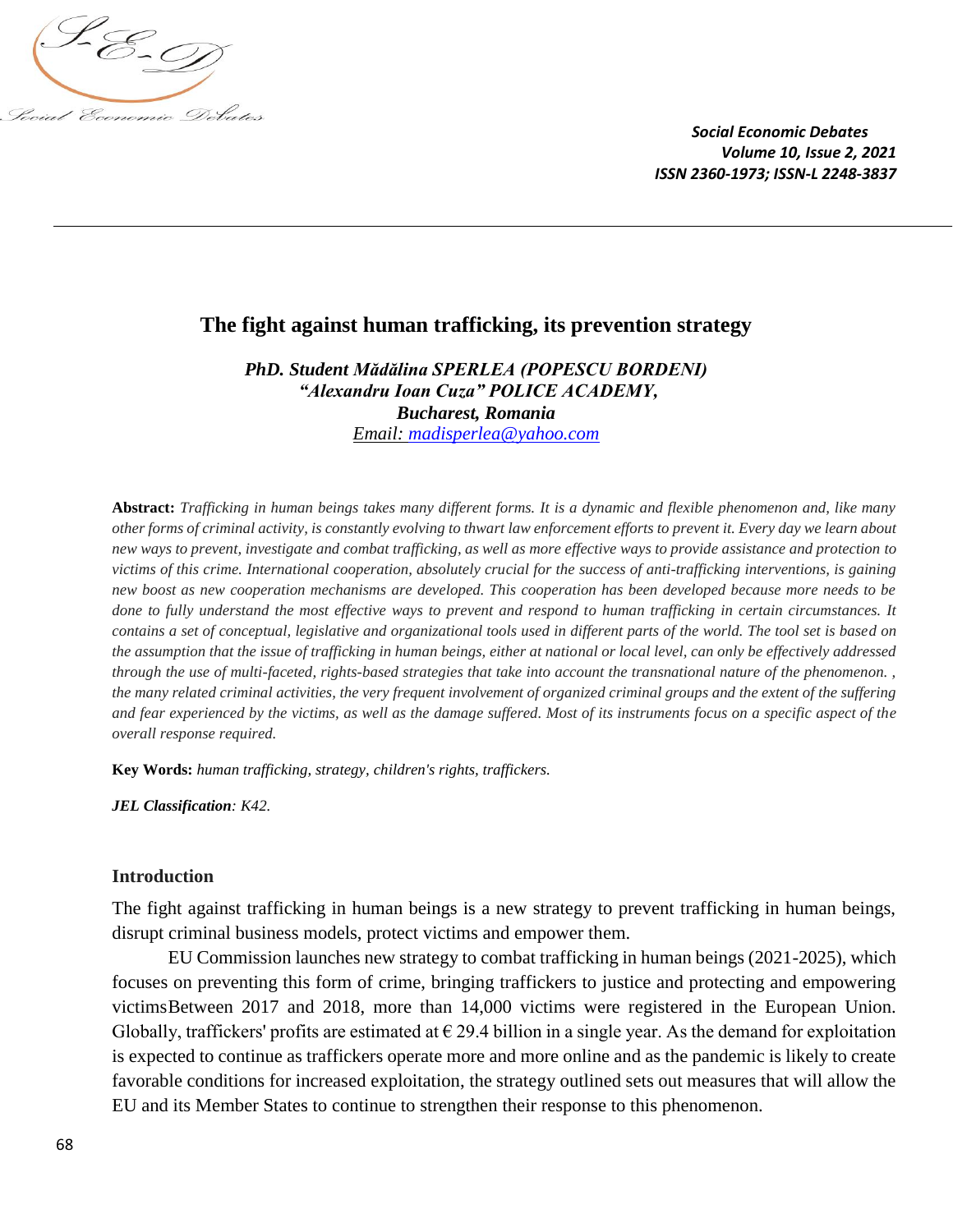

Combating trafficking in human beings is part of building a Europe that protects. Traffickers track people's vulnerabilities. The strategy outlines a three-principles approach, while using the support and funding of legislation, politics and operations to reduce demand, eradicate criminal activity and empower victims of this odious crime.

Trafficking in human beings is a form of crime that should not take place in our societies. However, criminals continue to be involved in human trafficking, with victims mainly being women and children, most often for the purpose of sexual exploitation.

We have an obligation to protect the victims and we must bring to justice those who committed these crimes, who consider human beings as a merchandise.

The strategy is based on the current EU legal and political framework for combating trafficking in human beings, based on the Directive on Combating Trafficking in Human Beings. The Commission will continue to support Member States in implementing the Directive and, if necessary, propose revisions to ensure that it is appropriate for the purpose. The EU Anti-Trafficking Coordinator will continue to play a key role in implementing this strategy.

In addition, the strategy highlights the following points:

Reducing the demand for human trafficking: The Commission will assess the possibility of establishing EU minimum rules criminalizing the use of services resulting from the exploitation of victims of trafficking in human beings and will organize, in collaboration with national authorities and civil society organizations, a prevention campaign targeting high-risk sectors. The Commission will also consider strengthening the Employers' Sanctions Directive, proposing corporate governance legislation to clarify corporate responsibilities.

Disorganizing the business model of online and offline traffickers: the Commission will work with internet and technology companies to reduce use of online platforms for recruitment and exploitation of victims. It will promote the systematic training of law enforcement officers and legal professionals in detecting and combating trafficking in human beings.

Protecting, supporting and empowering victims, with a special focus on women and children: the strategy aims to improve the early identification of victims and better target them to receive increased assistance and protection, strengthen victim empowerment programs and facilitate their reintegration. The Commission will also fund training that focuses on the gender dimension and the needs of children to help police officers, social workers, border policemen or health personnel identify victims. Promoting international cooperation: as half of the victims identified in the EU are not EU citizens, cooperation with international partners is key to combating trafficking in human beings. The EU will use a range of instruments of foreign policy and operational cooperation to contribute to the fight against trafficking in human beings in countries of origin and transit, in particular through human rights and security dialogues, enhanced cooperation with the Council of Europe regular and directed communication action and exchange of information with EU delegations in partner countries. The future action plan against illegal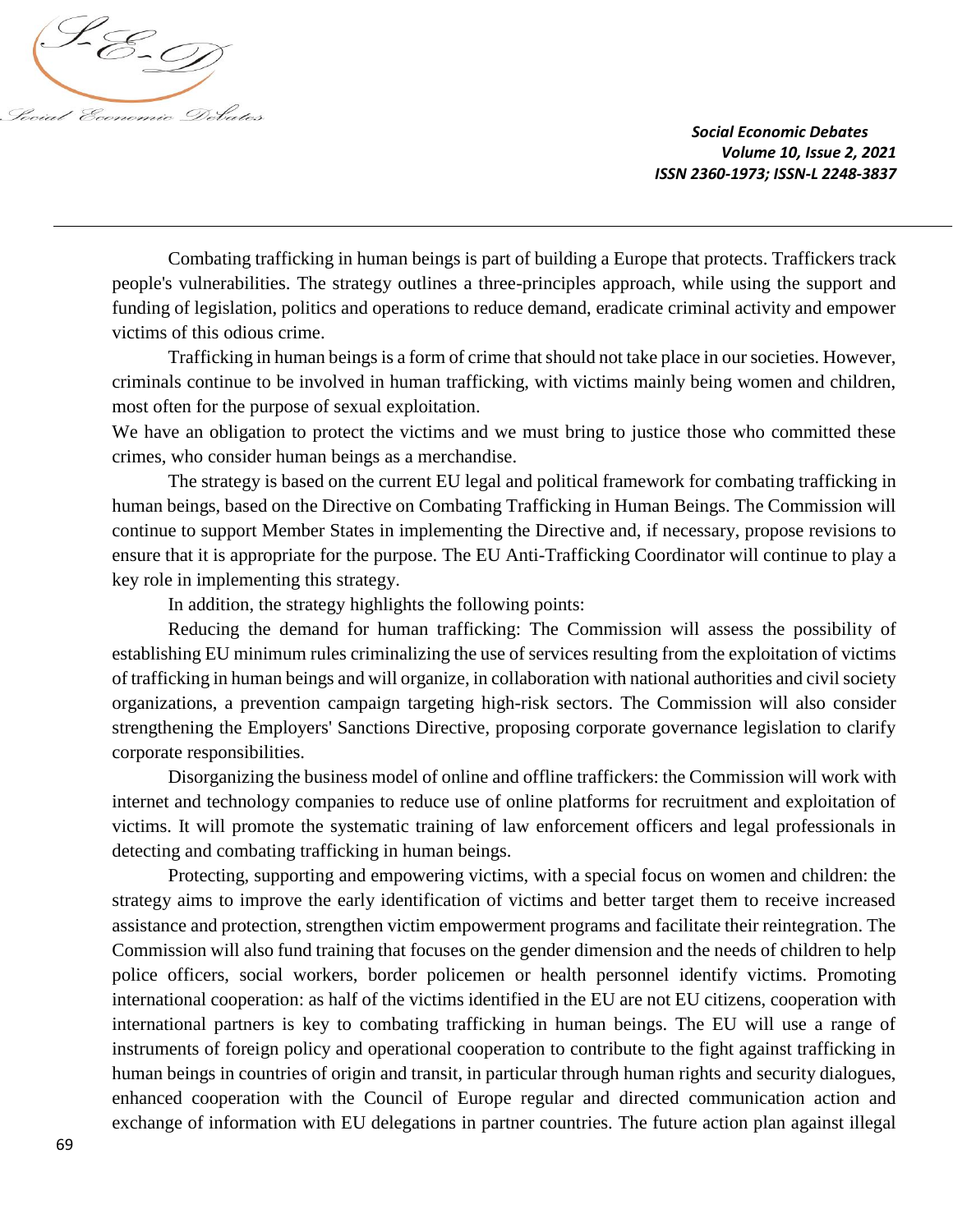

trafficking in migrants will also contribute to disrupting the activities of traffickers bringing victims to Europe for the purpose of exploitation.

## **Research methodology**

The qualitative research model is a method of research widely used by scientists and researchers who study human behavior and habits. Therefore, this is the way in which this research was carried out. Qualitative research has many advantages, with qualitative techniques being extremely useful when a topic is too complex to receive an answer with a simple "yes or no" hypothesis. These types of models are much easier to plan and implement; are also useful when very important decisions need to be taken into account, such as the implementation of strategies in this case to prevent human trafficking. Qualitative methods are not as dependent on sample size as quantitative methods; for example, a case study can produce significant results with a small group.

Qualitative methods, however, require a great deal of thought and planning to ensure that the results obtained are as accurate as possible.

#### **Results**

No one shall be held in slavery or servitude; slavery and the slave trade are prohibited in all their forms. Article 4 of the Universal Declaration of Human Rights lays down a general and absolute ban on trafficking in and exploitation of human beings. Failure to comply with this prohibition is considered one of the most serious violations of fundamental rights. The interdependence of human rights leads to the fact that when a person is a victim of trafficking, almost all his rights are violated simultaneously: his dignity, freedom to come and go, his physical integrity, the right to fair work and favorable conditions, the right to an adequate standard of living, the right to health ...

Trafficking in human beings and the exploitation of human beings constitute a major, grave violation of human rights, to such an extent that they lead to a denial of human dignity. Considered an expanding activity, human trafficking is now the third most profitable form of crime, after drug trafficking and arms trafficking. On the world frame, France appears not only as a country of transit and destination for victims of trafficking, but also a country that suffers from acts of trafficking and internal exploitation, even if this phenomenon remains more marginal. Eradicating trafficking in human beings is a daunting task for governments, institutions and associations that help victims. The complexity of the phenomenon of trafficking in human beings requires a global response based on human rights, which must be based on three main objectives: prevention, - protection, - punishment.

The Office of the United Nations High Commissioner for Human Rights has developed principles and guidelines on human rights and trafficking in human beings, with the aim of providing practical guidance and guidance on human rights-based policies to prevent trafficking and protect victims of this phenomenon. They aim to facilitate the integration of human rights issues into laws, policies and actions to combat trafficking in human beings at the national, regional and international levels. In particular, they call on states to develop traffic prevention strategies that address the onset of the problems. States are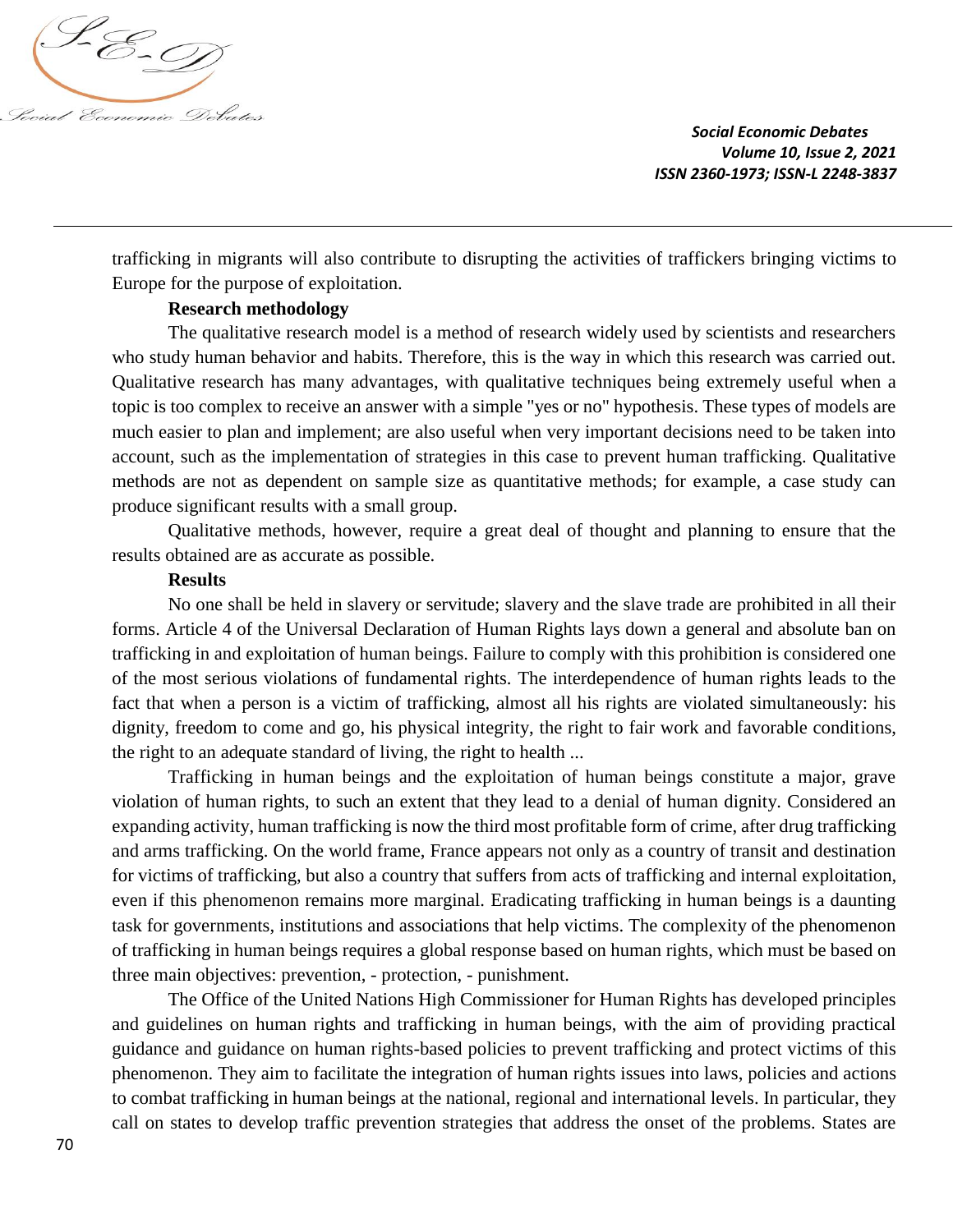

invited to focus on factors, including inequality, poverty and all forms of discrimination, which increase vulnerability to trafficking. States must ensure that victims of trafficking are protected from further exploitation and other damage and receive adequate physical and psychological care, regardless of whether the victims are able or willing to cooperate with justice. States must take the necessary legislative and other measures to criminalize trafficking, the acts that characterize trafficking and trafficking-related behavior.

Children's rights are human rights. Every child in Europe and around the world should enjoy the same rights and be able to live without discrimination or intimidation of any kind. This is a key social, moral and human imperative for children - representing almost one in five people living in the EU and one in three worldwide - and the community at in general. The ultimate goal is to ensure that every child can fully develop and play a leading role in society - whether it means fighting for fairness and equality, strengthening democracy or leading the dual ecological and digital transition. That is why the protection and promotion of the children rights is one of the key objectives of the European Union's action, both inside and outside its borders. The rights of the child are enshrined in the EU Charter of Fundamental Rights, which guarantees the protection of these rights in the implementation of EU law. Defending the rights of the child extends to all areas of action and is one of the European Commission's key priorities, as set out in the political guidelines of President Von Der Leyen. The main goal of this strategy is to give children in the European Union and around the world the best possible life. It reiterates the rights and role of children in our society. Children inspire us and are at the forefront when it comes to raising awareness about environmental crises and climate change, discrimination and injustice. They are as much the citizens and leaders of today as they are the leaders of tomorrow. This strategy aims to take joint responsibility for joining forces to respect, protect and fulfill the rights of every child; to build together with our children a healthier, more resilient, fairer and more equal society for all. United Nation Convention on the Rights of the Child, ratified by all EU Member States, continues to guide action in this area. More than 30 years after its entry into force, considerable progress has been made and it is increasingly considered that children enjoy a set of important rights. The Convention recognizes the right of all children to have the best possible start in life, to be happy and healthy, and to reach their full potential. This includes the right to live on a clean and healthy planet, in a protective and caring environment, to relax, play and engage in cultural and artistic activities and, finally, to enjoy the surrounding nature, while respecting it. Families and communities must also have the support they need to care for the well-being and development of their children. Never before have children living in the EU enjoyed so many rights, opportunities and security as they do today. This is mainly the result of political measures, legislation and funding decided over the last decade by the EU, working with Member States. In recent decades, the Commission has presented important initiatives to combat child trafficking and the sexual abuse and sexual exploitation of children, missing children and the promotion of child-friendly justice. Child-specific regulations have been developed and incorporated into asylum and migration policies and legislation. Efforts to make the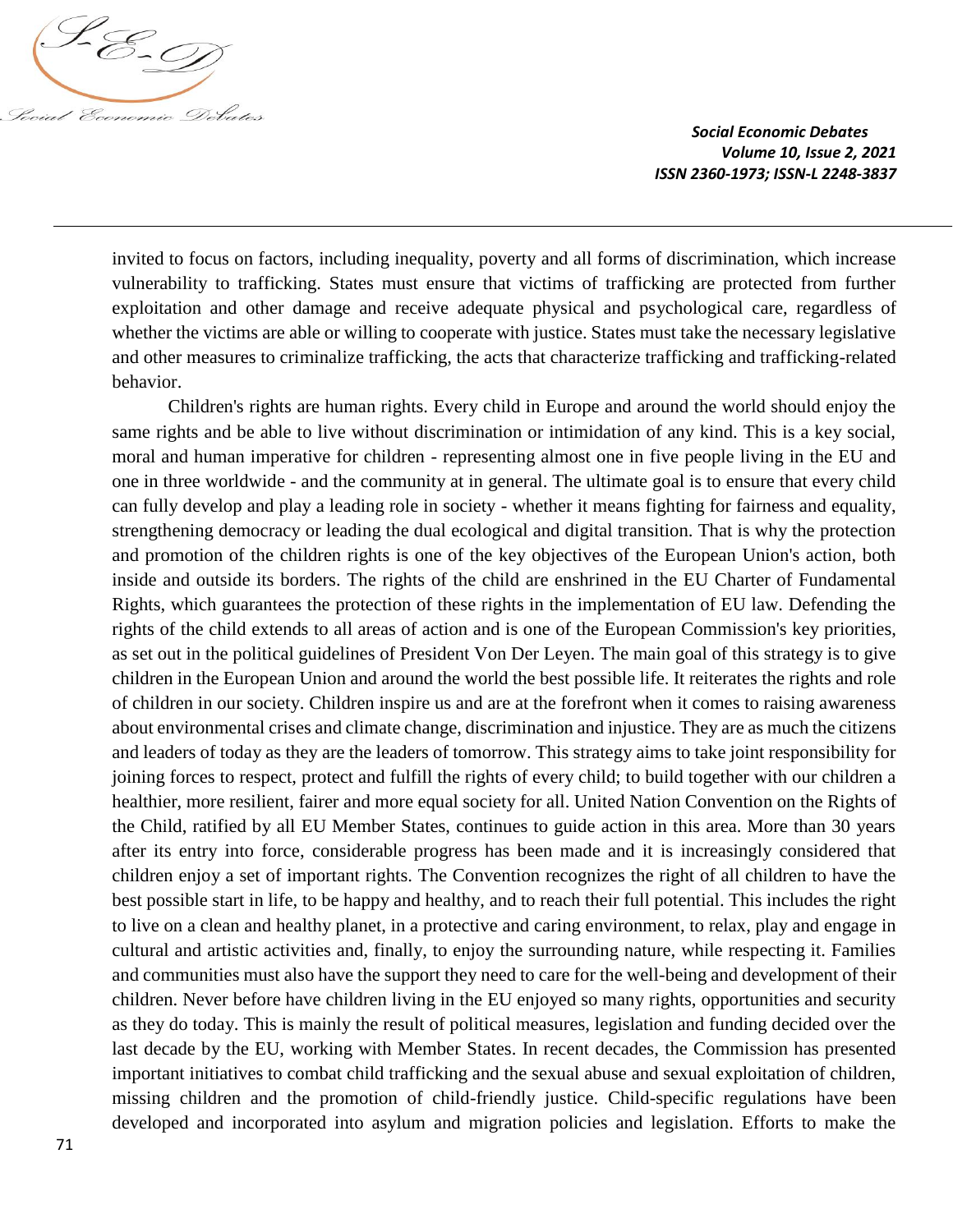

Internet safer for children and to continue the fight against poverty and social exclusion have been redoubled. The revised 2017 EU Guidelines for the Promotion and Protection of the Rights of the Child are an important step in defending the rights of children around the world, along with numerous humanitarian and development programs that promote the right to health and education. The effects of these initiatives have greatly improved the lives of children in the EU and the practical implementation of their rights. The progress made, however, cannot be taken for granted. The time has come to strengthen these efforts, to address persistent and emerging issues, and to define a comprehensive strategy to protect and promote the rights of children in a changing world. Even today, too many children suffer serious and regular violations of their rights.

Children remain victims of various forms of violence and continue to be subject to socio-economic exclusion and discrimination based mainly on sex, sexual orientation, racial or ethnic origin, religion or belief, disability or that of their parents. Not enough attention is paid to children's concerns, as too often little importance is given to their views on the issues that matter to them. The COVID-19 pandemic has exacerbated existing difficulties and inequalities, while generating new ones. Children are thus exposed to growing domestic violence and are victims of online abuse and exploitation, as well as cyberbullying, while an increasing amount of child pornography content is shared online. Certain procedures concerning, in particular, asylum and family reunification have been postponed. The transition to online learning has disproportionately affected very young children, children with special needs, those living in poverty, marginalized communities such as gypsy children, and remote and rural areas, which lack access to connections to internet and computer equipment. Many children have thus lost the most nutritious meal of the day, as well as access to the services provided by the school. The pandemic has also severely affected children's mental health, which appears to have increased anxiety, stress and feelings of loneliness. Many children have not had the opportunity to participate in sports, recreational, artistic and cultural activities that are essential for their development and well-being. The EU needs a new and comprehensive approach to take into account new realities and persistent challenges. By adopting this first comprehensive strategy on the rights of the child, the Commission is determined to place children and their best interests at the heart of EU policies, through its internal and external actions and in accordance with the principle of subsidiarity. This strategy aims to bring together all recent and less recent EU legislative, political and funding instruments in a global framework. It proposes a series of targeted actions covering six thematic areas, each setting priorities for EU action in the coming years. This will require better consideration of children's rights in all related EU policies. The specific needs of certain groups of children, including those with multiple vulnerabilities and those exposed to intersecting forms of discrimination, are duly taken into account. This strategy is based on the Commission's previous communications on the children rights, as well as the legal and political present framework. It also contributes to the achievement of the objectives of the European pillar of social rights. Rooted in the United Nations Convention on the Rights of the Child and its three protocols, as well as in the United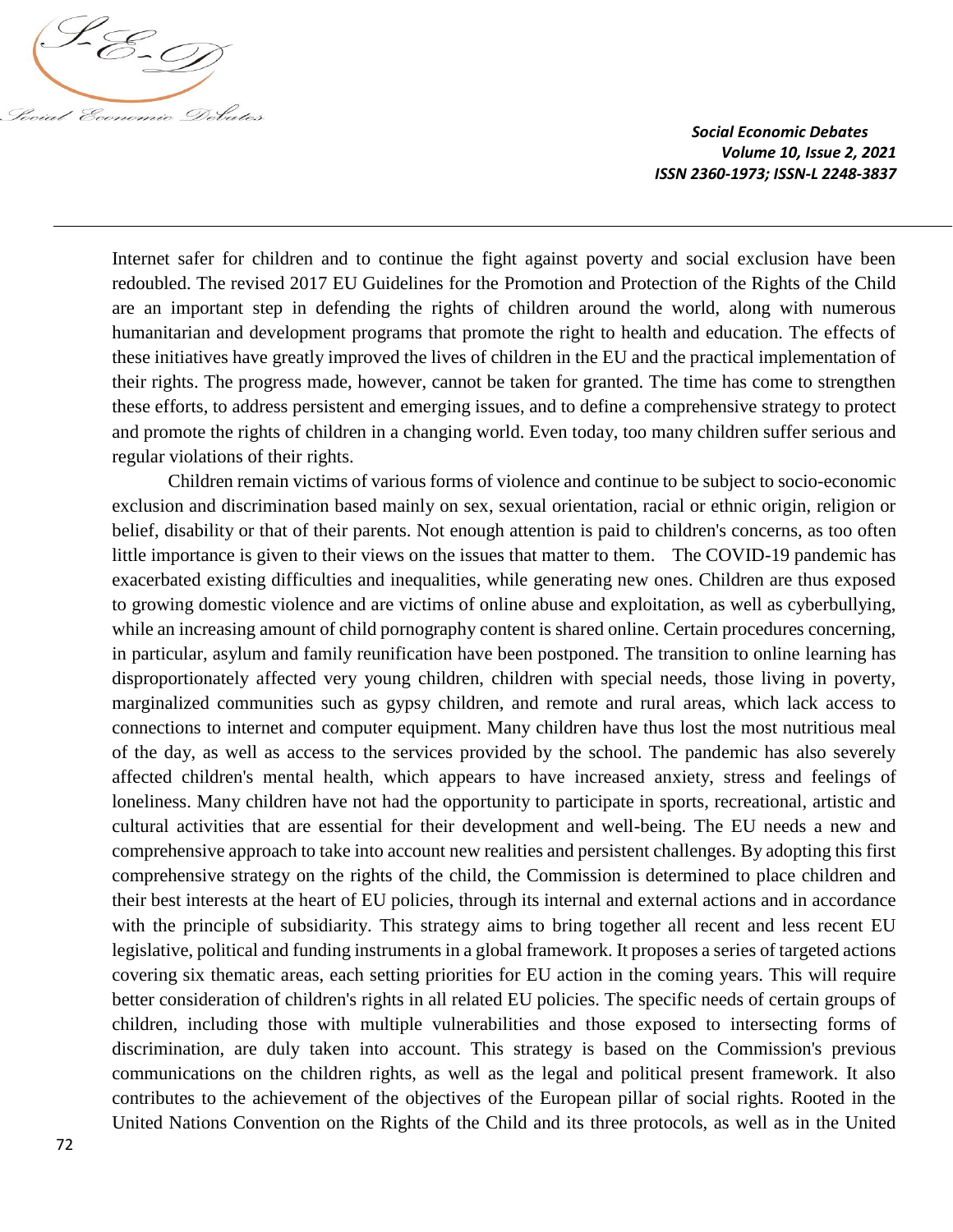

Nations Convention on the Rights of Persons with Disabilities, the strategy will help achieve the Sustainable Development Goals (SDGs). It is also linked to the Council of Europe's standards on the rights of the child, as well as to its strategy on the rights of the child (2016-2021). The strategy is based on substantial contributions from the European Parliament, the Member States, children's rights organizations and other stakeholders, collected during the preparatory phase, in particular during an open public consultation and the European Forum on the Rights of the Child. 2020. This strategy was developed for and with children. The opinions and suggestions of over 10,000 children were taken into account in the development of this strategy. The children also took part in the development of its child-friendly version. This opens a new chapter and is an important step for the EU towards real children's participation in its decision-making processes.

Among the strategies that can be adopted to involve children in decision making, it stands out:

- political and democratic participation: a union that recommends children to be active citizens and members of democratic societies.
- socio-economic inclusion, health and education: a union that fights child poverty and promotes friendly and inclusive societies and child-friendly health and education systems
- fighting child poverty and promoting equal opportunities
- ensuring the right to health care for all children
- building an inclusive and quality education system
- Combating violence against children and protecting children: a European Union that helps children grow up without violence
- child-friendly justice: an EU in which the justice system enforces the rights and needs of children
- the digital and informational society: a union in which children can safely navigate the digital environment and take advantage of the opportunities it offers
- The global dimension: a union that supports, protects and empowers children around the world, including in crises and conflicts
- integrating the child's perspective into all EU actions
- the contribution of EU funds to the implementation of the strategy.

## **Conclusion**

Trafficking and exploitation of human beings is a complex, multifaceted phenomenon that affects women, girls, men and boys, and can be related to any kind of human activity. Trafficking in human beings is a serious attack on the integrity of the human being. It is a widespread reality, but an unknown reality, in which the victims are silent and very difficult to count. This phenomenon requires multiple answers,